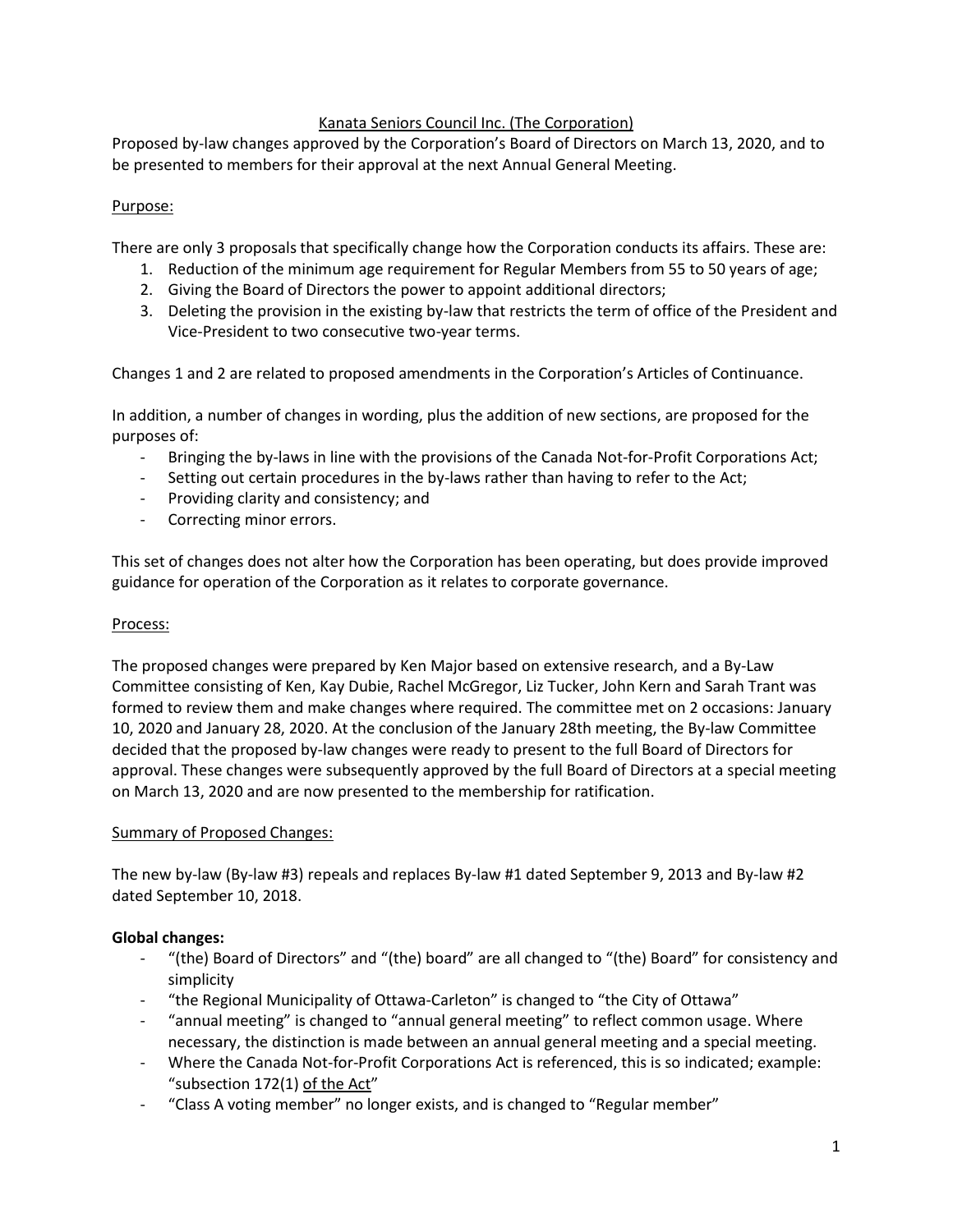- When referring to votes or resolutions or meetings in general, "the members" is changed to "the members entitled to vote at a meeting of members". Note that there are some members who are not entitled to vote.
- "Chair" and "Vice-Chair" are changed to "President" and "Vice-President".

## **Section 1 – General**

- The definition of "proposal" is removed since member proposals are not dealt with anywhere else in the document
- New Section 1.09 is added, entitled Banking Arrangements: The banking business of the Corporation shall be transacted at such bank, trust company or other firm or corporation carrying on a banking business in Canada or elsewhere as the Board may designate, appoint or authorize from time to time by resolution. The banking business or any part of it shall be transacted by an officer or officers of the Corporation and/or other persons as the Board may by resolution from time to time designate, direct or authorize.

## **Section 2 – Membership – Matters requiring special resolution**

- a. The definition of regular members is expanded as follows: Regular Members shall be individuals who must be at least fifty (50) years of age, who have applied for membership and who acknowledge that they have received a copy of and agree to abide by the Corporation's Code of Conduct when they sign their membership application.
- Section 2.02, Notice of meeting of members is expanded, as follows:

Notice shall be given of any annual general meeting or special meeting of members as follows:

- a. Notice of the time and place of any meeting of members shall be given to each member entitled to vote at the meeting by telephonic, electronic or other communication facility, during a period of twenty-one (21) days to thirty-five (35) days before the day on which the meeting is to be held. If a member entitled to vote at the meeting requests that the notice be given by non-electronic means, the notice will be sent by mail, courier or personal delivery during a period of twenty-one (21) days to sixty (60) days before the day on which the meeting is to be held.
- b. Additional notices of any meeting of members:
	- i. Notice of the time and place of any meeting of members shall be given by affixing the notice, no later than thirty (30) days before the day on which the meeting is to be held, to a notice board on which information respecting the Corporation's activities is regularly posted and that is located in the main facilities or club house of the Corporation;
	- ii. If the Corporation publishes a newsletter, notice of the time and place of any meeting of members shall be given by publishing such notice in the Corporation's newsletter issued during the period which is twenty-one (21) to sixty (60) days before the day on which the meeting is to be held:
	- iii. If the Corporation has a website, notice of the time and place of any meeting of members shall be posted on the Corporation's website no later than thirty (30) days before the day on which the meeting is to be held; and
	- iv. Notice of the time and place of any meeting of members shall be given to the Corporation's public accountant by telephonic, electronic or other communication facility, during a period of twenty-one (21) days to sixty (60) days before the day on which the meeting is to be held.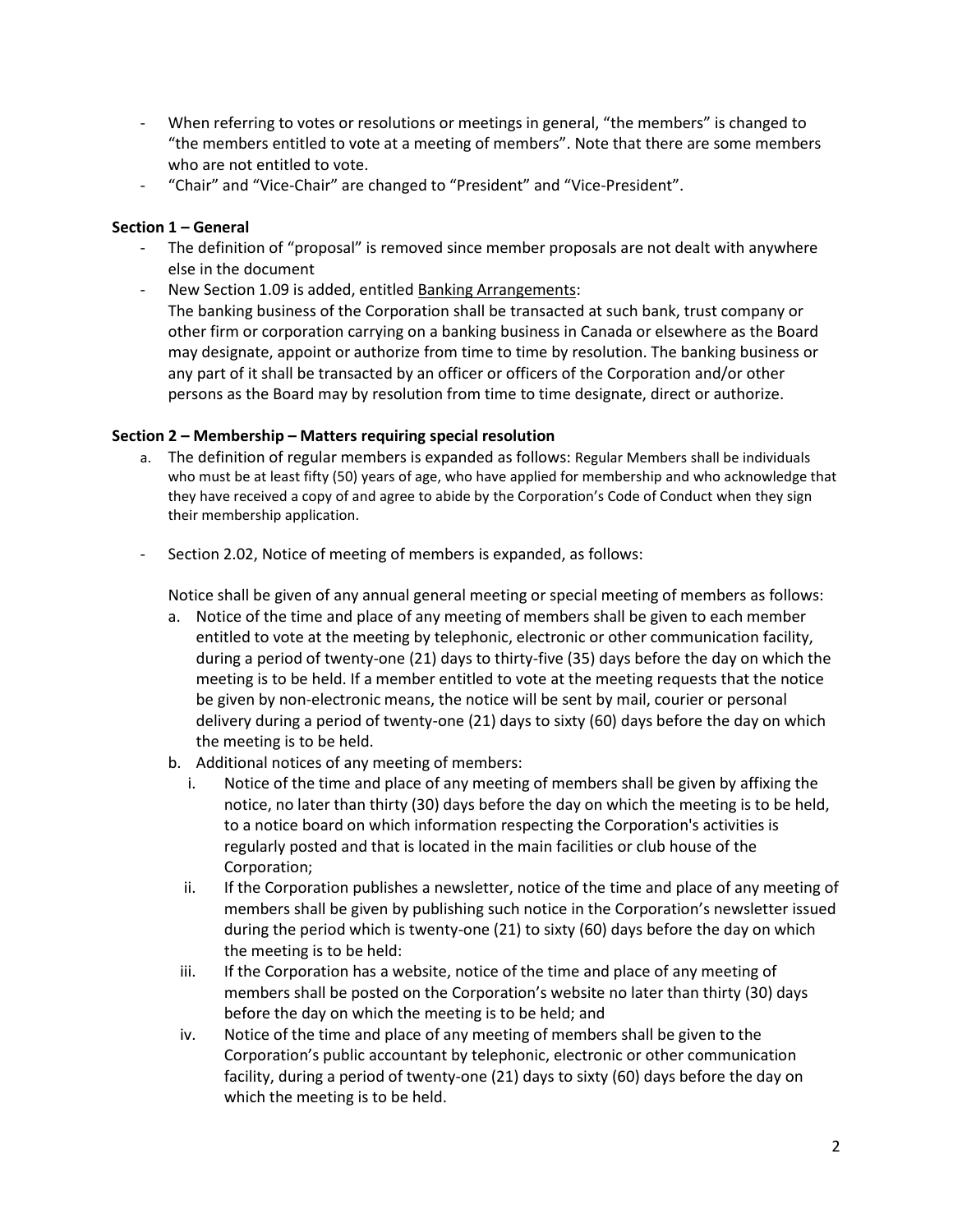## **Section 3 – Membership Dues, Termination and Discipline**

- Section 3.03, Discipline of Members: The Board shall have authority to suspend or expel any member from the Corporation for any one or more of the following grounds:
	- a. violating any provision of the articles, by-laws, or written policies of the Corporation, including the Corporation's Code of Conduct;

## **Section 4 – Meetings of Members**

- Section 4.01, General: the following sentence is added: The annual general meeting shall be held no later than six months after the preceding fiscal year-end of the Corporation.
- Section 4.02, Persons Entitled to be Present: Regular Members and Associate Members are listed separately (instead of just members).
- Section 4.04, Quorum: Changed wording is to clarify that only voting members are counted.
- Section 4.05, Votes to Govern: At any meeting of members every question shall, unless otherwise provided by the articles or by-laws or by the Act, be determined by a majority of the votes cast on the question. The chair may only vote whenever his or her vote will make a difference in the result – that is, he or she can vote either to break or to cause a tie; or, in the case where a two-thirds vote is required, he or she can vote either to cause or to block the attainment of the necessary two-thirds. (Note: this section is also added to section 6.05, Meetings of Directors – Votes to Govern).

## **Section 5 – Directors**

Section 5.02, Qualification to Serve: A director must be a Regular Member of the Corporation except that no person shall be a director who has been found by a court in Canada or elsewhere to be mentally incompetent, or who has the status of bankrupt.

5.03 Removal of Directors (New)

Subject to the Act, the Regular Members may by ordinary resolution passed at a special meeting of members remove any director from office. At the same meeting the Regular Members may by ordinary resolution elect a replacement director to serve the balance of the removed director's term of office. If the vacancy created by the removal of a director is not filled at the special meeting, it may be filled by the Board in accordance with section 5.05 of this by-law.

5.04 Vacancy in Office of Director (New)

The office of a director shall be automatically vacated if:

- a. the director dies;
- b. the director delivers a written notice of resignation to the Corporation;
- c. the director ceases to be a Regular Member or otherwise ceases to be qualified to serve as a director under section 5.02 of this by-law; or
- d. the director is removed from office by the members in accordance with section 5.03 of this by-law.

5.05 Filling Vacancy in Office of Director (New)

A quorum of the Board may fill a vacancy in the Board if such vacancy results from an event described in paragraphs a. to c. in section 5.04 of this by-law or from an event described in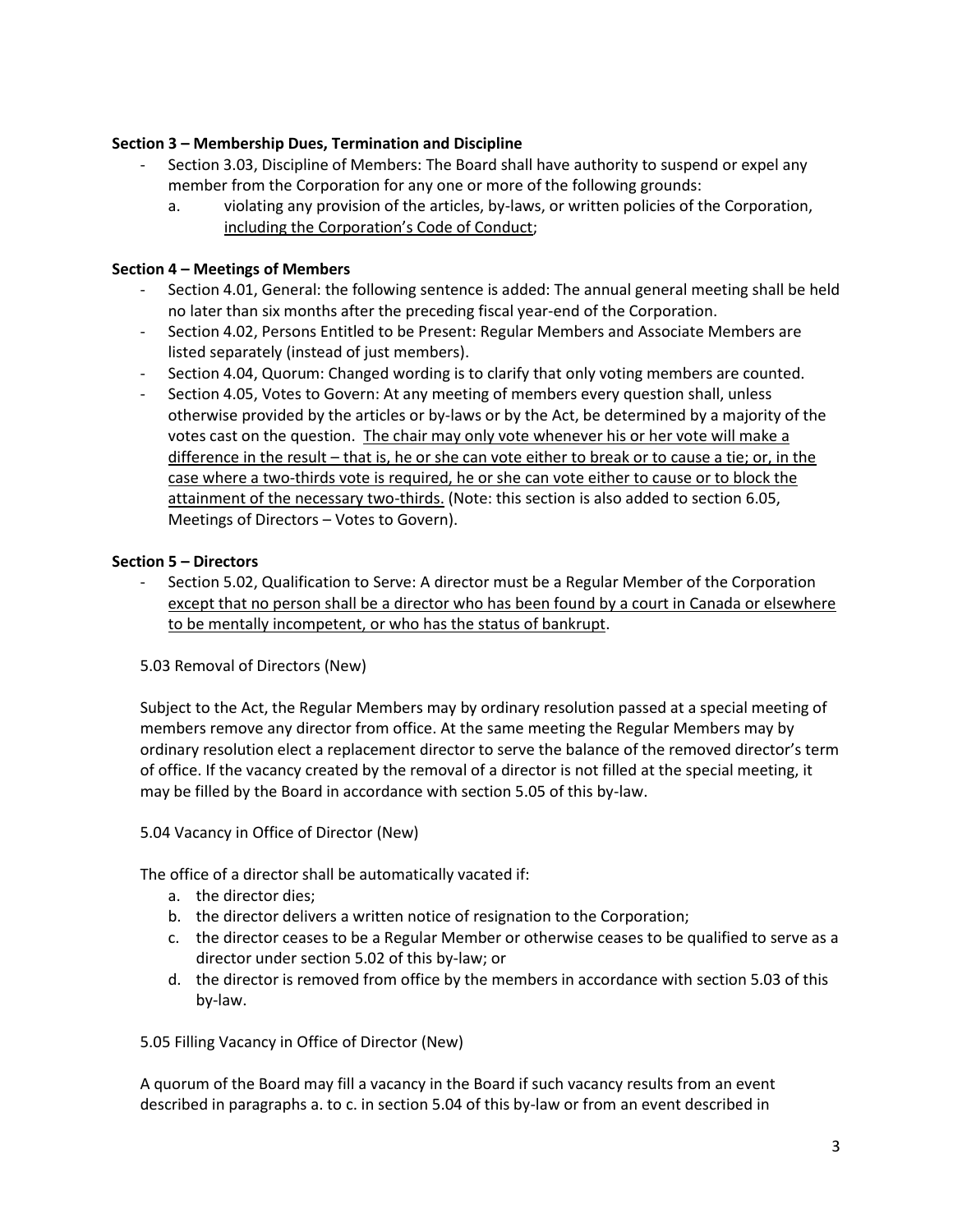paragraph d. of section 5.04 of this by-law if the Regular Members have not filled such vacancy. A person approved by the Board to fill a vacancy will hold office for the balance of the term vacated by his or her predecessor.

5.06 Appointment of Additional Directors (Ties into proposed changes to the Corporation's Articles.)

Subject to the articles, the directors may appoint one or more additional directors who shall hold office for a term expiring not later than the close of the next annual meeting of members, but the total number of directors so appointed shall not exceed one-third (1/3) of the number of directors elected at the previous annual meeting of members.

# **Section 6 – Meetings of Directors**

6.01 Calling of Meetings (New)

Meetings of the Board may be called by the President, the Vice-President or any two (2) directors at any time.

6.02 Notice of Meeting of Directors (expanded)

Meetings of the Board may be held at any time and place to be determined by the Board, provided that, notice of the time and place of holding the meeting of the Board shall be given to every director in the manner set out in section 9.01 of this by-law not less than forty-eight (48) hours before the time the meeting is to be held. No notice of a meeting of the Board shall be required if all directors are present and waive notice, or if those absent have signified their consent to the meeting being held in their absence. A notice of meeting of the Board need not specify the purpose of or the business to be transacted at the meeting except where the subsection 136(3) of the Act requires such purpose or business to be specified, including any motion to:

- a. submit to the members any question or matter requiring the approval of members;
- b. fill a vacancy among the directors or in the office of public accountant or appoint additional directors;
- c. issue debt obligations except as authorized by the directors;
- d. approve any financial statements referred to in section 172 of the Act, including annual financial statements;
- e. adopt, amend or repeal by-laws; or
- f. establish contributions to be made, or dues to be paid by members.

# 6.03 Regular Meetings of Directors (New)

The Board may appoint a day or days in any month or months for regular meetings of the Board at a place and hour to be named. A copy of any resolution of the Board fixing the place and time of such regular meetings of the board shall be sent to each director forthwith after being passed, but no other notice shall be required for any such regular meeting except if subsection 136(3) of the Act requires the purpose thereof or the business to be transacted to be specified in the notice, including proposals described in paragraphs a. to f. in section 6.02 of this by-law.

# 6.04 Quorum (New)

The quorum for the transaction of business at any meeting of the Board shall consist of a majority of the directors in office at the time of the meeting.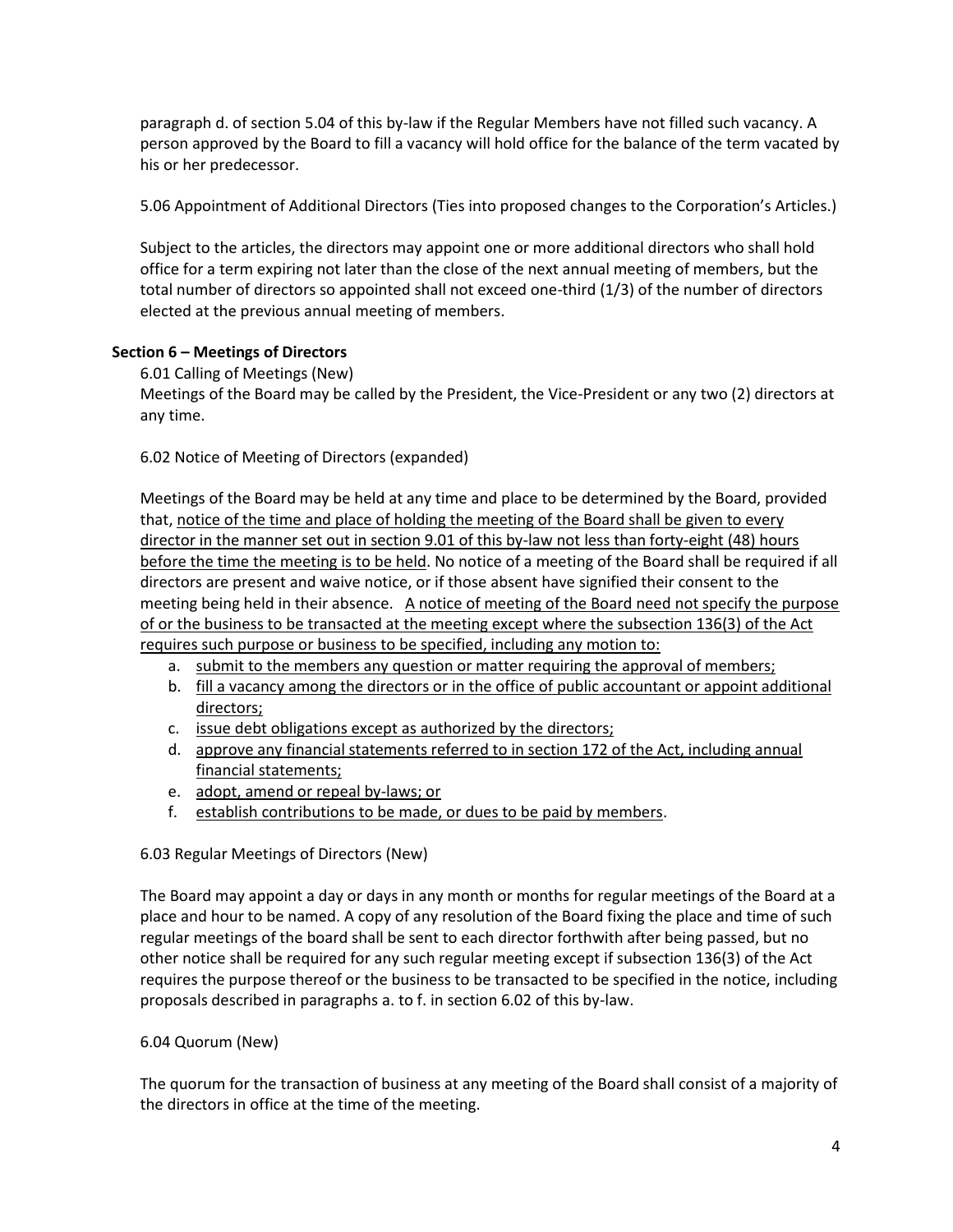## **Section 7 – Officers**

- Section 7.01, Description of Officers: The officers of the Corporation must be directors of the Corporation and …
- Section 7.02, Duties of Officers, President: The President shall, when present, preside at all meetings of the Board, of the members and of the Executive Committee.
- Section 7.03, Appointment: The Officers shall be appointed from among the members of the Board by resolution of the Board at the first official meeting of the Board following the annual general meeting of the Members at which the directors are elected.
- Section 7.04, Term of Officers: deleted section: The President and the Vice-President may not serve in that capacity for more than two (2) consecutive terms in such office. Any individual who has served in the office of President or Vice-President may stand for re-election after a period of two (2) years from the last term held by that individual.

## **Section 8 – Executive Committee**

- Section 8.01. The Executive Committee:
	- (i) shall possess and may exercise, during intervals between meetings of the Board, all of the powers of the Board in the administration of the affairs of the Corporation other than the authority to take any action described in subsection 138(2) (Limits on Authority) of the Act, including those described in paragraphs a. to f. of section 6.02 of this by-law;

(ii) shall report all authorized actions taken in accordance with paragraph (i) of this section of this by-law to the next meeting of the Board for approval. The Board shall have the right to reverse any decision made by the Executive Committee upon any issue by the process of a recorded vote of the Board;

Section 8.02, Notice of meetings of executive committee:

Meetings of the Executive Committee may be held at any time and place to be determined by the members of the Executive Committee, provided that, notice of the time and place of holding the meeting of the Executive Committee shall be given to every member of the Committee in the manner set out in section 9.01 of this by-law not less than forty-eight (48) hours before the time the meeting is to be held.

# 8.03 Quorum (New)

The quorum for the transaction of business at any meeting of the Executive Committee shall consist of a majority of the members of the Executive Committee in office at the time of the meeting.

### 8.04 Votes to Govern (New)

At all meetings of the Executive Committee, every question shall be decided by a majority of the votes cast on the question. The chair may only vote whenever his or her vote will make a difference in the result -that is, he or she can vote either to break or to cause a tie; or, in the case where a two-thirds vote is required, he or she can vote either to cause or to block the attainment of the necessary two-thirds.

### **Section 9 – Notices**

9.01 Method of Giving Notices (New)

Any notice (which term includes any communication or document), other than a notice of a members meeting, to be given (which term includes sent, delivered or served) pursuant to the